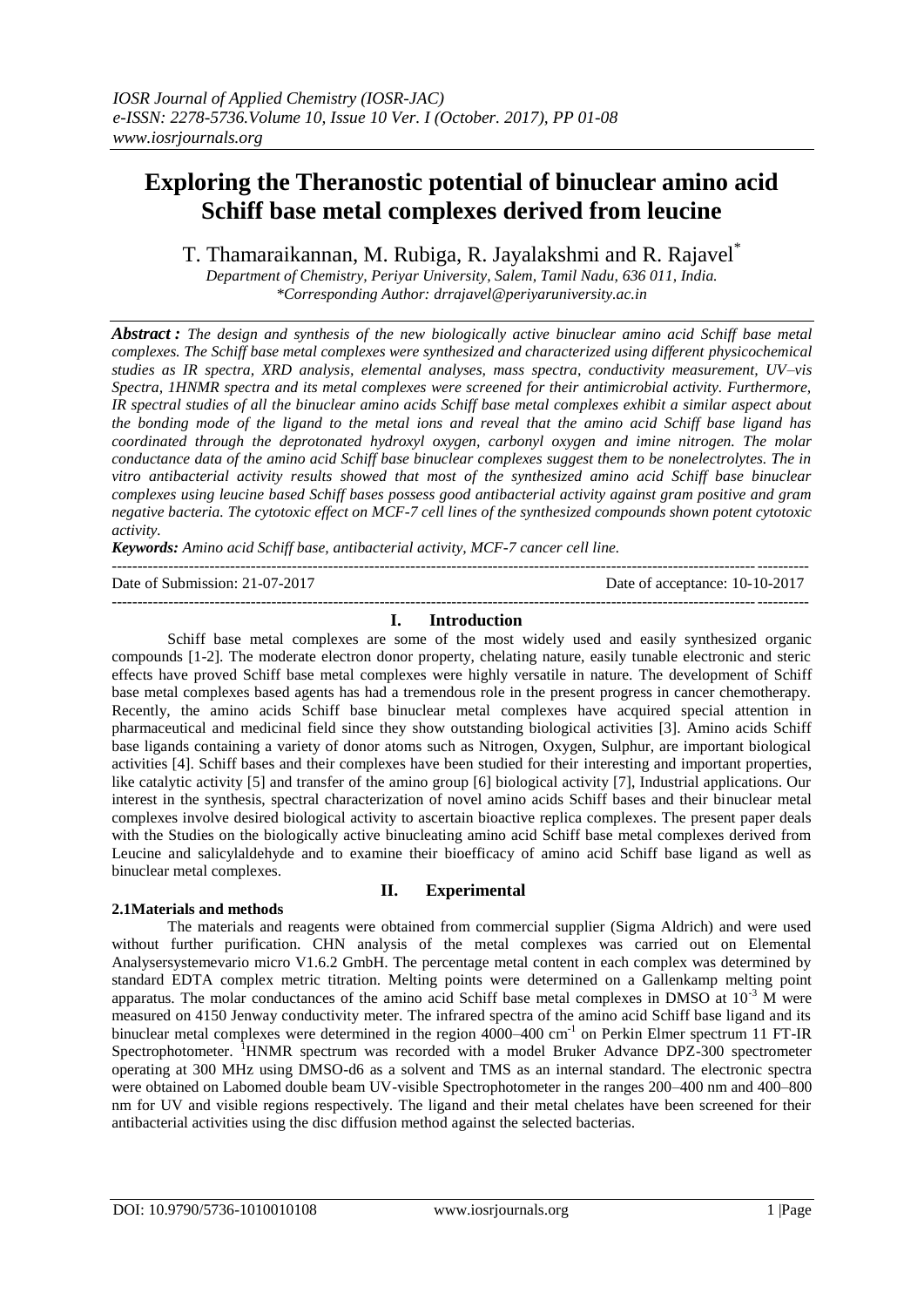#### **2.2Synthesis of amino acid Schiff base ligand**

Aqueous solution of Leucine (0.001 mol) in 5 mL water containing NaOH (0.001 mol), salicyaldehyde in 5 mL ethanol was added drop wise with constant stirring and heated under reflux for 3 hrs on a hot plate at 50 °C. Then the reaction mixture was cooled to room temperature, fine shining yellow precipitate of the amino acid Schiff base ligand formed was filtered off, washed with ethanol-water mixture and stored in a vaccum desiccator over anhydrous calcium chloride [8].



(E)-2-((2-hydroxybenzylidene)amino)-4-methylpentanoic acid Scheme.1. Synthesis of amino acid Schiff base ligand

#### **2.3Synthesis of Binuclear amino acid Schiff base complexes**

To an ethanolic solution of the Schiff base ligand the metal acetate salts (M=Cu,Co,Ni) was dissolved in minimum water (5 mL), then added drop wise with constant stirring and finally heated under reflux for 5-6 hrs on a hot plate at 50 °C. A fine green precipitate of the solid complex formed was filtered off, washed with ethanol-water mixture and stored in a vacuum desiccator over anhydrous calcium chloride. All other transition metal complexes were synthesized using the same procedure.





## **III. Results And Discussion**

The synthesized amino acid Schiff base ligand and its metal complexes were stable in air, partially soluble in water and completely soluble in common organic solvents. The presence of leucine and salicylaldehyde in the metal complexes has been confirmed by TLC after hydrolysis of the amino acid Schiff base metal complexes. The compounds were dissolved in EtOH and molar conductance 10−3 M of solution at 25 °C was measured. The molar conductance values of the amino acid Schiff base binuclear metal complexes fall in the range from 40.32 to  $60.17\Omega^{-1}$  cm<sup>2</sup> mol<sup>-1</sup> indicating that these metal complexes are non-electrolytic in nature. The structure of synthesized amino acid Schiff base ligand along with binuclear metal complexes was investigated by different physico-chemical characterization as follows: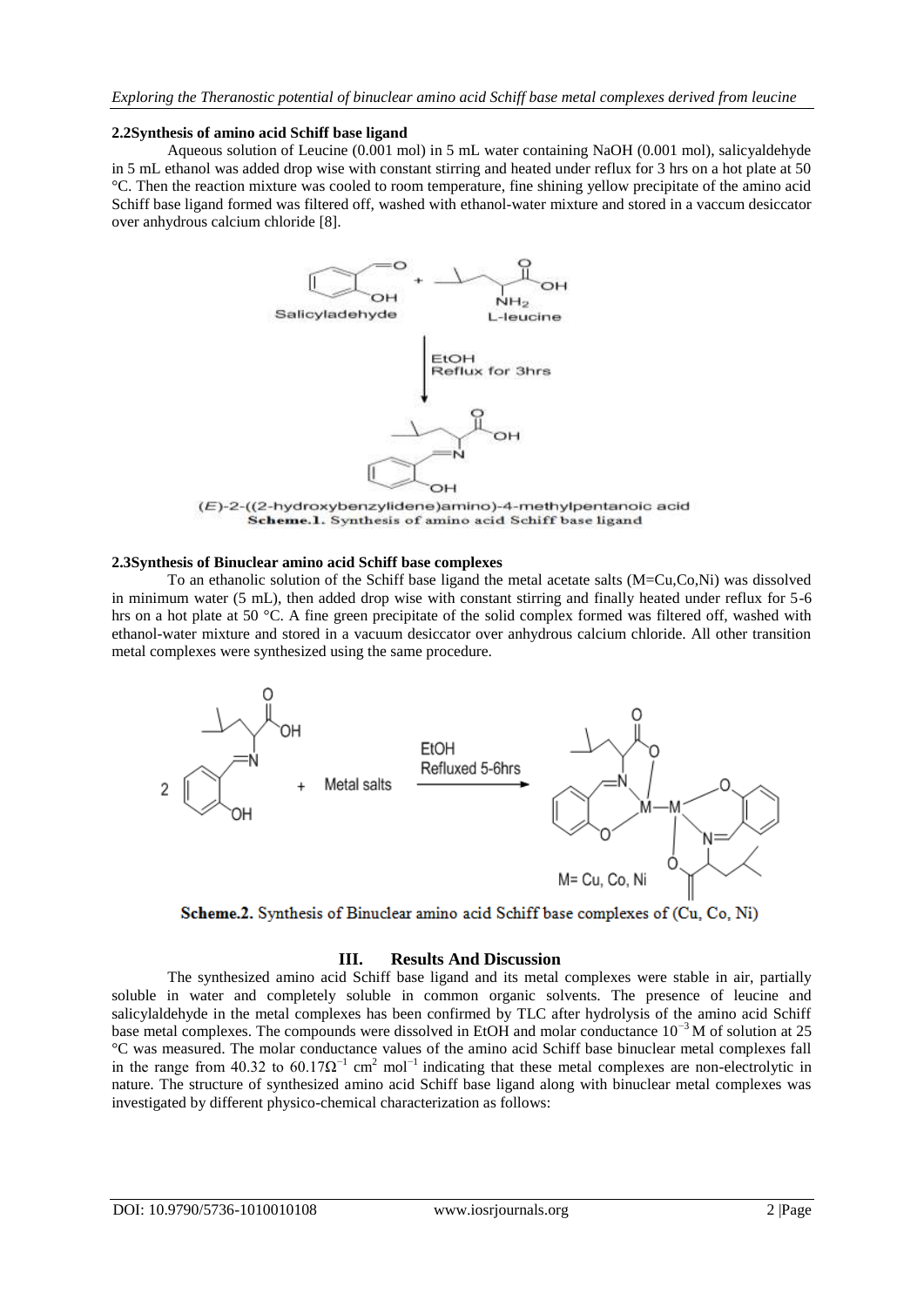## **3.1. IR study**

The most important IR spectral data of the amino acid Schiff base binuclear metal complexes have been determined by vigilant comparison with the spectra of amino acid Schiff base ligand derived from leucine and salicylaldehyde. The IR spectra predicted all the absorption bands of the amino acid Schiff base ligand and some new absorption bands at particular frequency confirmed the modes of absorption and the completion of the amino acid Schiff base ligand with the metal ions through nitrogen and oxygen.IR spectra of the amino acid Schiff base ligand shows band around  $1630 \text{ cm}^{-1}$  assigned to the azomethine functional group, this confirms the condensation between the amino group of leucine and the aldehyde group of salicylaldehyde in formation of the amino acid Schiff base [9]. In the complexes, the band shifts to higher frequency by 15 cm<sup>-1</sup>, indicating involvement of nitrogen of the azomethine group. The medium intensity band of absorption in the amino acid Schiff base ligand around 3120 cm<sup>-1</sup> due to the phenolic hydroxyl group of the amino acid Schiff base ligand and shifts to lower frequencies in the amino acid Schiff base binuclear metal complexes, indicating coordination of the metal ions to the phenolic oxygen atom [10]. The M–N bond and M–O bond appear in the complexes. In order to confirm the structure of the ligand and the coordination of the amino acid Schiff base complexes. We therefore conclude from the IR spectral data that the amino acid Schiff base ligand all has a similar bonding pattern, coordinating to the metal ion through the azomethine nitrogen atom and the phenolic oxygen atom.



Fig.1. IR spectrum of the (a) amino acid Schiff base ligand (b).Cu (c).Co, (d).Ni

# **3.2. <sup>1</sup>HNMR Spectrum**

<sup>1</sup>HNMR spectrum was recorded in DMSO-d6. All assignments of the proton and carbon atoms were found in their expected region. The NMR spectra of amino acid Schiff base ligand confirmed the absence of aldehyde peak at  $\delta$  9-10 ppm and presence of azomethine at  $\delta$  8.43.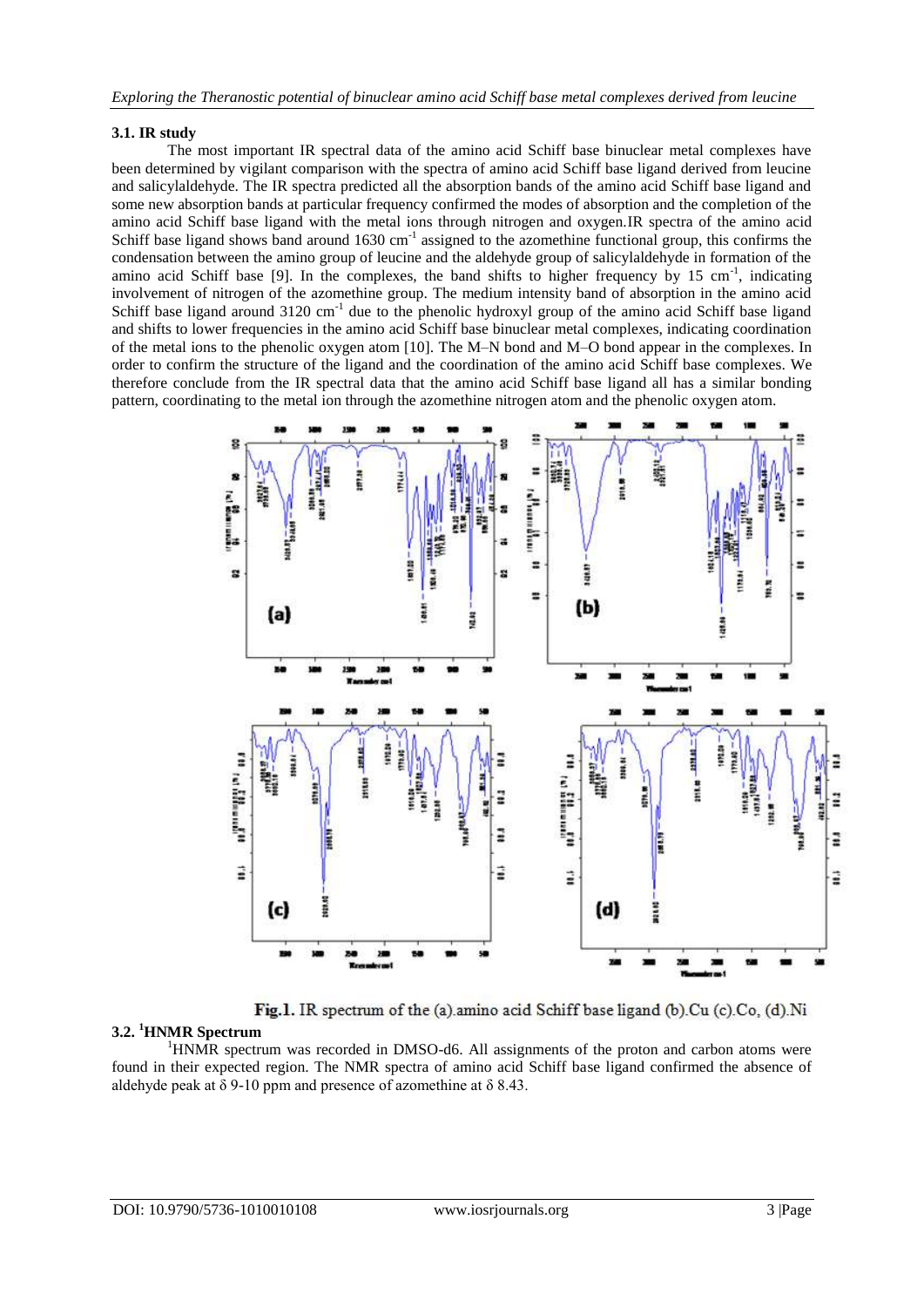

Fig.2. <sup>1</sup>HNMR Spectrum of amino acid Schiff base ligand Fig.2. <sup>1</sup>HNMR Spectrum of amino acid Schiff base ligand

#### **3.3. Electronic Spectra**

The electronic spectra of the amino acid Schiff base ligand and their binuclear metal complexes were recorded in EtOH. The variety of bands observed were assigned to inter ligand, charge transfer of  $n-\pi^*$  transition and d-d transition according to their energies and intensities.

The electronic spectrum of the amino acid Schiff base ligand and its binuclear metal complexes were given in Fig. 3 respectively and the spectral data has been given in the absorption of the amino acid Schiff base ligand was characterized by four main absorption bands in the regions 200-400 nm. The band at λmax = 240 nm and  $\lambda$ max = 260 nm is attributed to  $\pi \to \pi^*$  transition [11]. The band at  $\lambda$ max = 334 nm corresponds to the n  $\to$  $\pi^*$  transition of the azomethine group and  $\lambda$ max = 425 nm is attributed to the n  $\rightarrow \pi^*$  transition associated with the azomethine groupwith intra molecular charge transfer [12]. The electronic spectrum of the Cu complex shows the shoulder of charge transfer transition at 255 nm and broad d–d absorption bands at about 552 and 407 nm, which can assigned to <sup>2</sup>B<sub>1</sub>g  $\rightarrow$  <sup>2</sup>A<sub>1</sub>g and <sup>2</sup>B<sub>1</sub>g  $\rightarrow$  <sup>2</sup>Eg transitions, respectively. This transition suggests the square-planar geometry around the Cu(II) ions.

The electronic spectrum of Cobalt showed bands at 258, 273 nm and the band appears in the range from 388-452 nm which may be assigned to intra ligand charge transfer, ligand metal charge transfer and to  ${}^{2}B_{1}g \rightarrow {}^{1}A_{1}g$  and  ${}^{1}B_{1}g \rightarrow {}^{2}Eg$  transitions which also supports square-planar geometry. The electronic spectrum of Ni(II) complex also displayed two bands at 431 and 562 nm which assigned to  ${}^{1}A_{1}g \rightarrow {}^{1}A_{2}g$  and  ${}^{1}A_{1}g \rightarrow {}^{1}B_{1}g$ –d transitions, respectively. It confirms the square planar geometry around each Ni(II) ions. Based on the physical, chemical and spectral data, a four coordinate and Trans square planar geometry has been suggested for the amino acid Schiff base binuclear metal complexes.



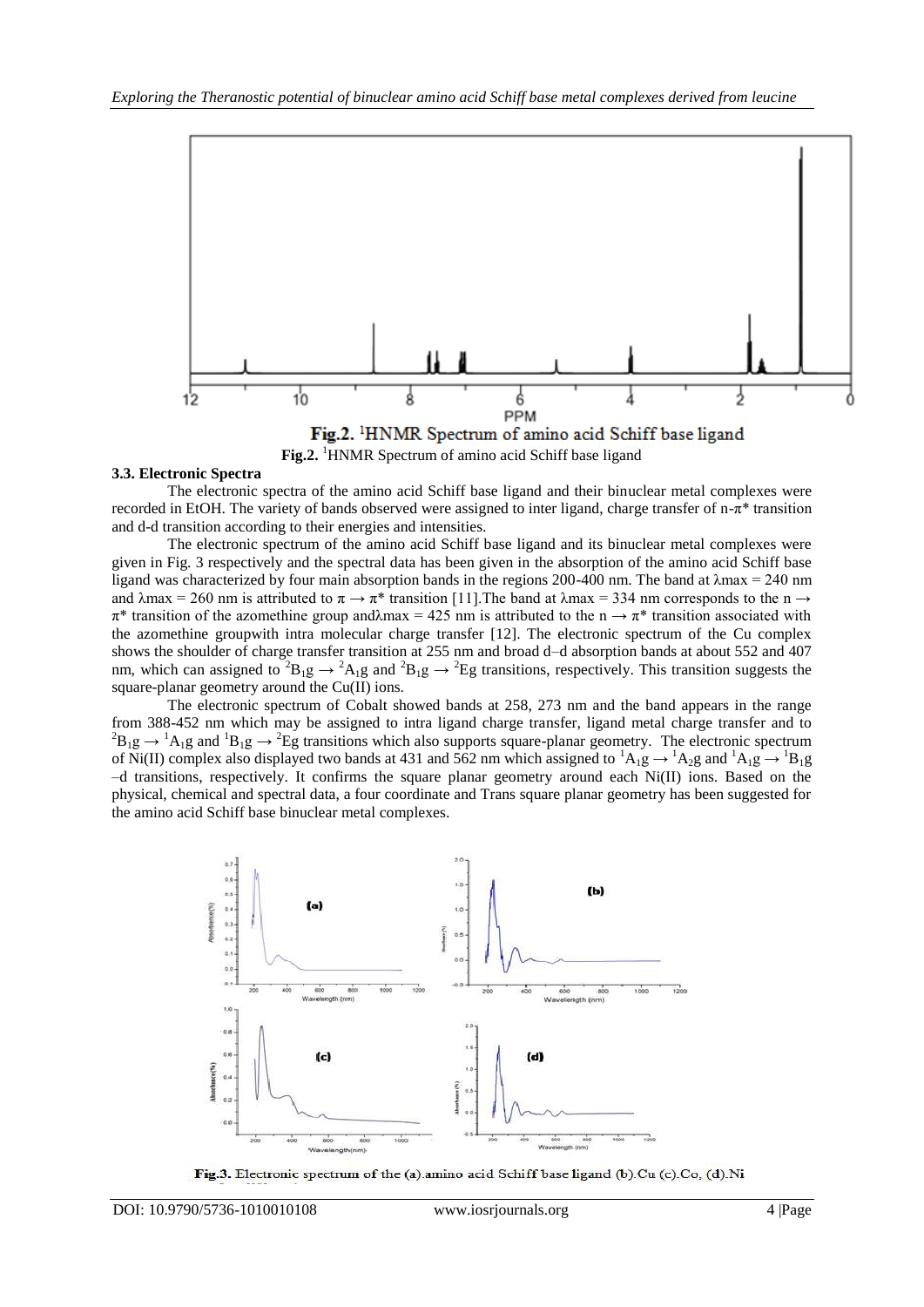## **3.4. X-ray powder diffraction**

The crystal lattice parameters of the complexes of Cu, Ni and Co were measured by recording X-ray diffractogram (Figs. 4.) in the range 5º to 120º 2θ value was performed to obtain further evidence about the structure of the metal complexes. The XRD patterns indicate crystalline nature for the complexes and this behavior is due to the incorporation of water molecules into the coordination sphere Complexes [13-14]. X-ray diffraction studies suggest orthorhombic crystal system for all the metal complexes. It is expected that these complexes may have better value towards biological activity.



Fig.4. X-ray powder diffraction of the Cu, Co, Ni

## **3.5. Scanning electron microscopy- EDAX analysis.**

The surface morphology of amino acid Schiff base ligand and Cu, Ni, Co complex has been examined using scanning electron microscope at a magnification of 2000 X. The distinct morphology of amino acid Schiff base ligand and Cu, Ni, Co can be observed. Purity and morphology of the complexes obtained were studied by SEM. The obtained SEM micrographs, shown in Fig. 5. allow verifying that the Cu, Ni, and Co, complexes are the ones with the well-formed amorphous shape. EDAX analysis is used to calculate the percentage level of various elements present in the metal complex. The results by energy dispersive X-ray analysis (EDAX) indicated that there is no contamination. The percentages of elements present in the complex are in agreement with the proposed structure. The results of the study are shown in Fig.6.



Fig. 5. SEM images of amino acid Schiff base ligand and Cu, Ni, Co complex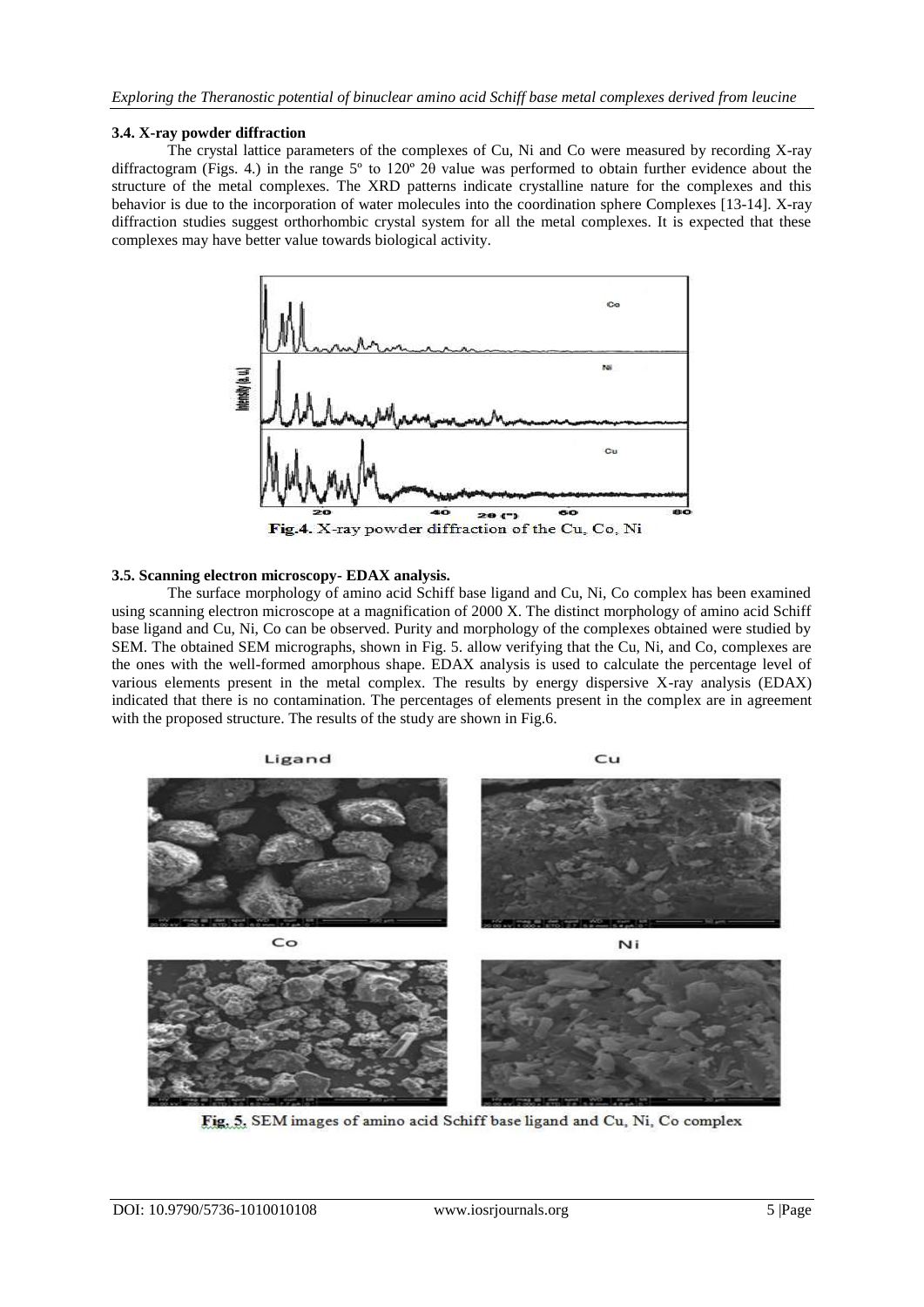

#### **3.6. Antibacterial results**

*In vitro* antibacterial activity of the amino acid Schiff base ligand and their corresponding binuclear metal complexes was tested against Gram positive *S. aureus, B. subtilis* and Gram negative *E. coli, P. bacilli* bacteria. The well diffusion method was used in these assays and each experimental was performed in triplicate. The zone of inhibition value represents the mean value of three readings, which are shown in **Table 1.** The results show that all the syntheses compounds exhibit antibacterial activity and in many case, the copper complex are more potent in their inhibition properties than the free amino acid Schiff base ligand. This can be explained in terms of the greater lipid solubility and cellular penetration of the binuclear metal complexes [15]. It is clear that the coordination enhances the antibacterial activity and clearly indicates that the newly synthesized binuclear metal complexes in the present studies are more active against bacterial species.

The screening data of the amino acid Schiff base ligand and its binuclear metal complexes show that the former has greater activity than the latter from the biochemical point of view. On com- paring the results in general, it may be concluded that the metal complexes have greater inhibiting power than the free amino acid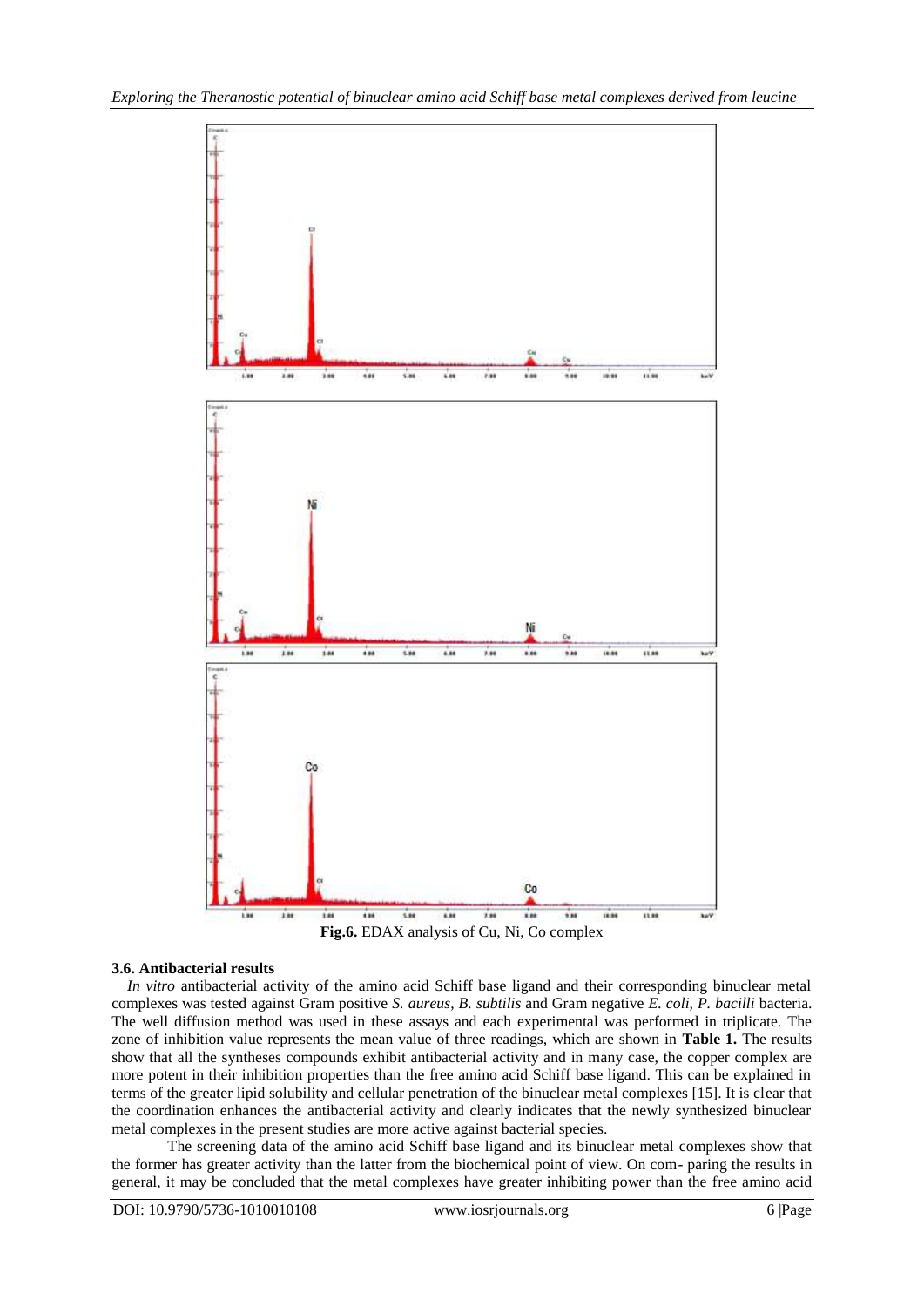Schiff base ligand against all the microbes. Although it is difficult to make out an exact structure-activity relationship between the antimicrobial activity and the geometry of these binuclear metal complexes, it can possibly be concluded that the chelation enhance the biological activity of the metal complexes. The variation in the toxicity of different antibacterial agents against various organisms depends on either the impermeability of the cell or differences in site of action or ability to cause mutations in the microorganism [16]. Though the results suggest that the amino acid Schiff base ligand have a remarkable property, their binuclear metal complex of copper inhibit the growth of microorganisms to a greater extent because of biocompatibility of copper.

| <b>Compounds</b> | Zone of inhibition $(nm)$ ; Concentration in $mg/L$ |    |    |    |                    |    |    |    |        |    |    |    |            |    |    |    |
|------------------|-----------------------------------------------------|----|----|----|--------------------|----|----|----|--------|----|----|----|------------|----|----|----|
|                  | S. aureus                                           |    |    |    | <b>B.</b> suptilis |    |    |    | E.coli |    |    |    | P. bacilli |    |    |    |
|                  | 10                                                  | 20 | 30 | 40 | 10                 | 20 | 30 | 40 | 10     | 20 | 30 | 40 | 10         | 20 | 30 | 40 |
| L                | 10                                                  | 15 | 20 | 30 | 9                  | 14 | 19 | 25 | ⇁      | 12 | 19 | 28 |            | 20 | 30 | 38 |
| Cu               | 12                                                  | 18 | 22 | 32 | 16                 | 19 | 24 | 32 | 17     | 26 | 34 | 42 | 19         | 26 | 35 | 42 |
| Co               | 15                                                  | 20 | 26 | 35 | 17                 | 22 | 22 | 34 | 17     | 30 | 40 | 46 | 22         | 28 | 37 | 46 |
| Ni               | 14                                                  | 22 | 27 | 36 | 16                 | 23 | 27 | 38 | 17     | 32 | 41 | 50 | 18         | 30 | 38 | 47 |

**Table .1.** Disc diffusion method results of the synthesized amino acid Schiff base ligand and its Schiff base metal complexes.

# **3.7. Anticancer activity**

The anticancer activity of the amino acid Schiff base ligand and its Cu, Co and Ni complexes were tested against MCF-7 cancer cell linesin the concentration of 10, 25 and 50 µM. After 24 h of treatment, and the cell viability were performed by using the Trypan blue exclusion method. Among the synthesized compounds, we noticed that the inhibitory effects of Cu(II) complex shows more activity than the other metal complexes and the free amino acid Schiff base ligand.



Fig. 7. Anticancer activity of amino acid Schiff base and their metal complexes

# **IV. Conclusion**

A new series of amino acid Schiff base binuclear metal complexes were prepared in very good yields. Based on various physical, chemical and structural investigations, it was concluded that the amino acid Schiff base ligand act as tridentate and trans square planar geometry has been suggested for the synthesized amino acid Schiff base binuclear metal complexes. Furthermore, the current study strongly demonstrates that these amino acid Schiff base binuclear metal complexes are more effective antibacterial agents than the parent ligand. Selectivity is observed in the activities of amino acid Schiff base copper complex over particular microorganisms, which is very important for the future pharmaceutical applications in order to avoid the side effects, so we can conclude that the amino acid Schiff base binuclear metal complexes synthesized and tested look very promising.